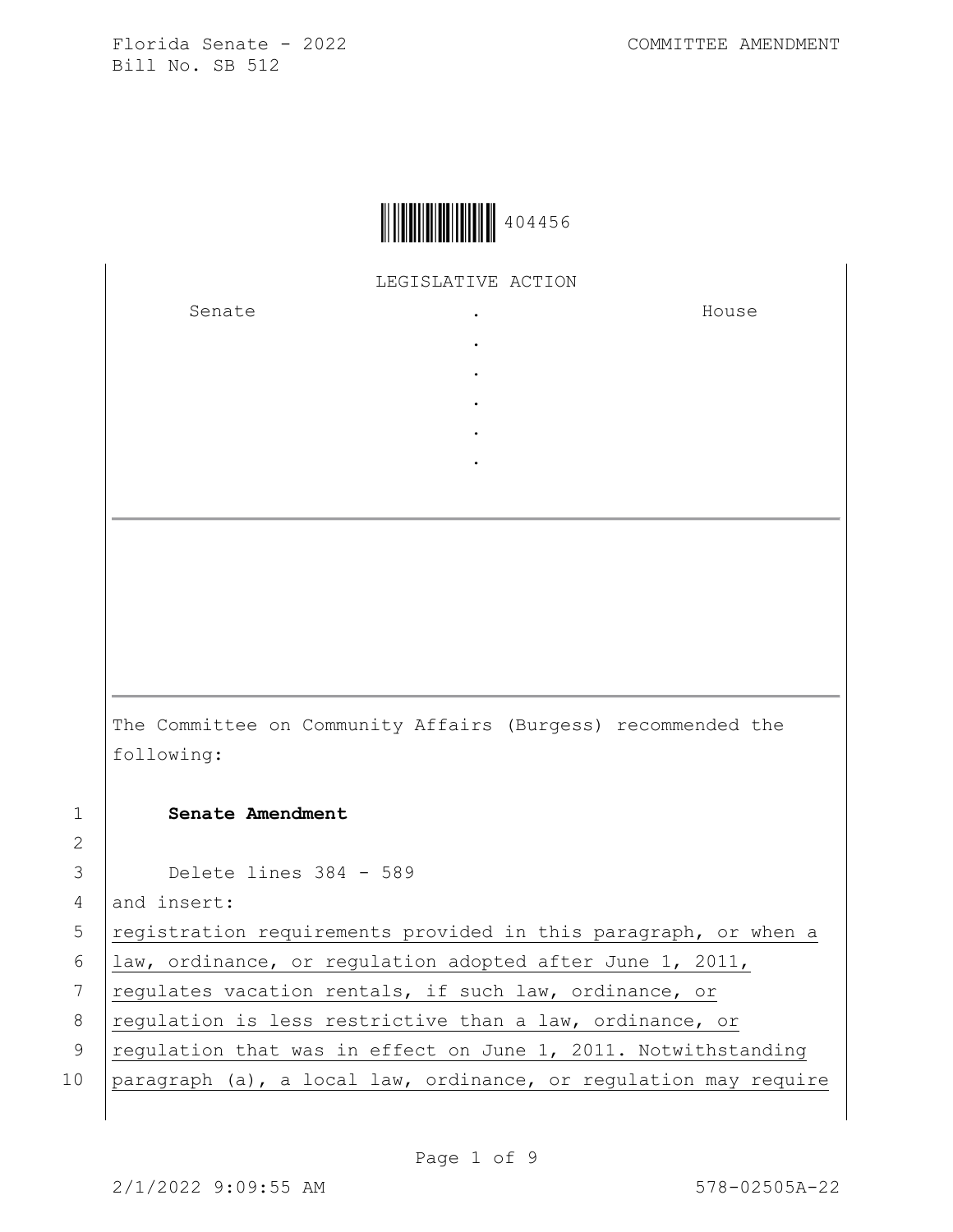| 11 | the registration of vacation rentals with a local vacation       |
|----|------------------------------------------------------------------|
| 12 | rental registration program. Local governments may adopt a       |
| 13 | vacation rental registration program pursuant to subparagraph 3. |
| 14 | and impose a fine for failure to register under the vacation     |
| 15 | rental registration program.                                     |
| 16 | 2. Local governments may charge a fee of no more than \$50       |
| 17 | for processing an individual registration application or \$100   |
| 18 | for processing a collective registration application. A local    |
| 19 | law, ordinance, or regulation may not require renewal of a       |
| 20 | registration more than once per year. However, if there is a     |
| 21 | change of ownership, the new owner may be required to submit a   |
| 22 | new application for registration.                                |
| 23 | 3. As a condition of registration, the local law,                |
| 24 | ordinance, or regulation may only require the owner or operator  |
| 25 | of a vacation rental to:                                         |
| 26 | a. Submit identifying information about the owner or the         |
| 27 | owner's agents and the subject vacation rental property.         |
| 28 | b. Obtain a license as a transient public lodging                |
| 29 | establishment issued by the division within 60 days after local  |
| 30 | registration.                                                    |
| 31 | c. Obtain all required tax registrations, receipts, or           |
| 32 | certificates issued by the Department of Revenue, a county, or a |
| 33 | municipal government.                                            |
| 34 | d. Update required information on a continuing basis to          |
| 35 | ensure it is current.                                            |
| 36 | e. Comply with parking standards and solid waste handling        |
| 37 | and containment requirements, so long as such standards and      |
| 38 | requirements are not imposed solely on vacation rentals.         |
| 39 | f. Designate and maintain at all times a responsible party       |
|    |                                                                  |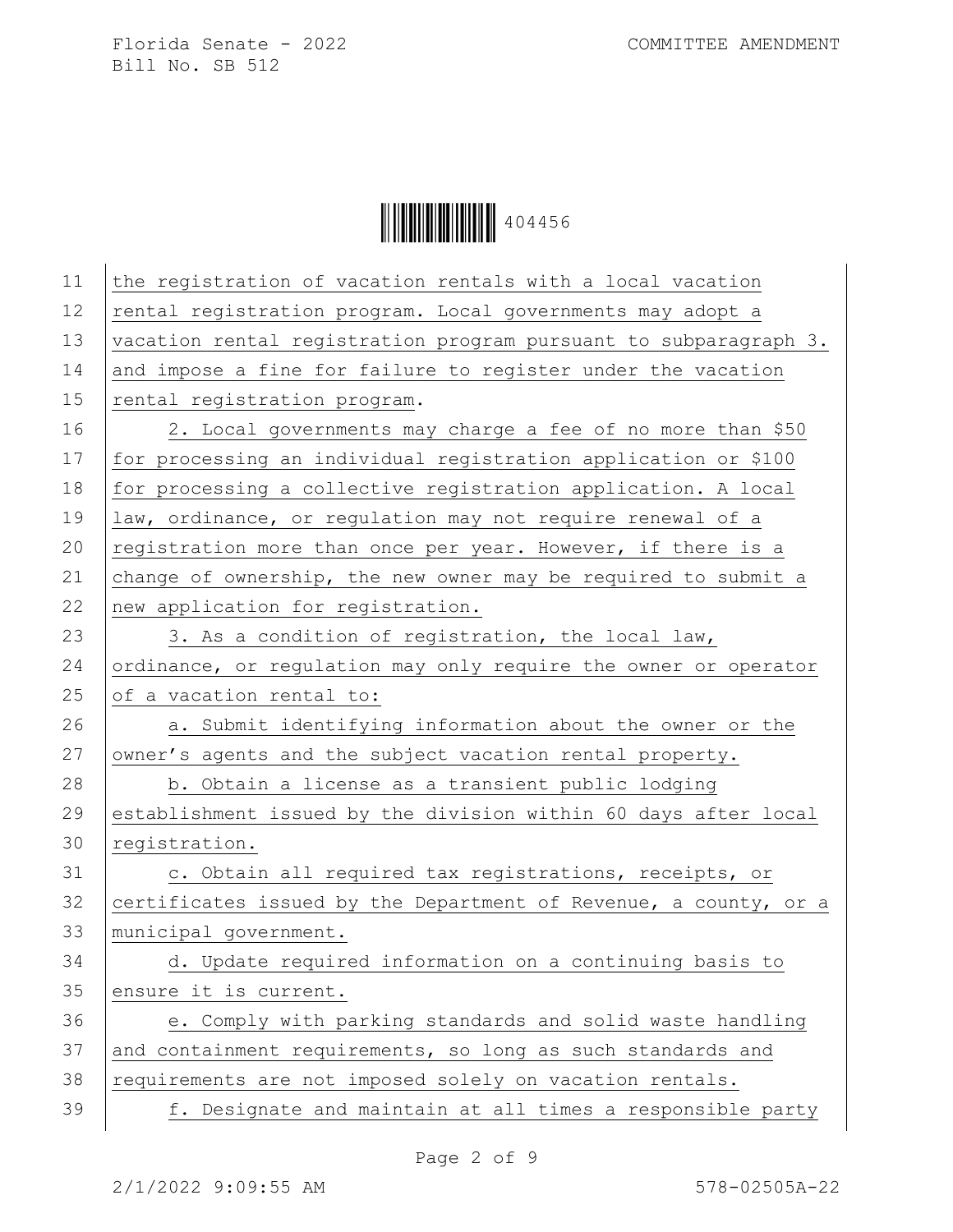| 40 | who is capable of responding to complaints and other immediate   |
|----|------------------------------------------------------------------|
| 41 | problems related to the vacation rental, including being         |
| 42 | available by telephone at a listed phone number.                 |
| 43 | g. Pay in full all recorded municipal or county code liens       |
| 44 | against the subject property. The local government may withdraw  |
| 45 | its acceptance of a registration on the basis of an unsatisfied  |
| 46 | recorded municipal or county code lien.                          |
| 47 | 4.a. Within 15 business days after receiving an application      |
| 48 | for registration of a vacation rental, the local government must |
| 49 | review the application for completeness and accept the           |
| 50 | registration of the vacation rental or issue a written notice    |
| 51 | specifying with particularity any areas that are deficient. Such |
| 52 | notice may be provided by United States mail or electronically.  |
| 53 | b. The vacation rental owner or operator and the local           |
| 54 | government may agree to a reasonable request to extend the       |
| 55 | timeframes provided in this subparagraph, particularly in the    |
| 56 | event of a force majeure or other extraordinary circumstance.    |
| 57 | c. When a local government denies an application for             |
| 58 | registration of a vacation rental, the local government must     |
| 59 | give written notice to the applicant. Such notice may be         |
| 60 | provided by United States mail or electronically. The notice     |
| 61 | must specify with particularity the factual reasons for the      |
| 62 | denial and include a citation to the applicable portions of an   |
| 63 | ordinance, a rule, a statute, or other legal authority for the   |
| 64 | denial of the registration. A local government may not deny any  |
| 65 | applicant from reapplying if the applicant cures the identified  |
| 66 | deficiencies.                                                    |
| 67 | d. If the local government fails to accept or deny the           |
| 68 | registration within the timeframes provided in this              |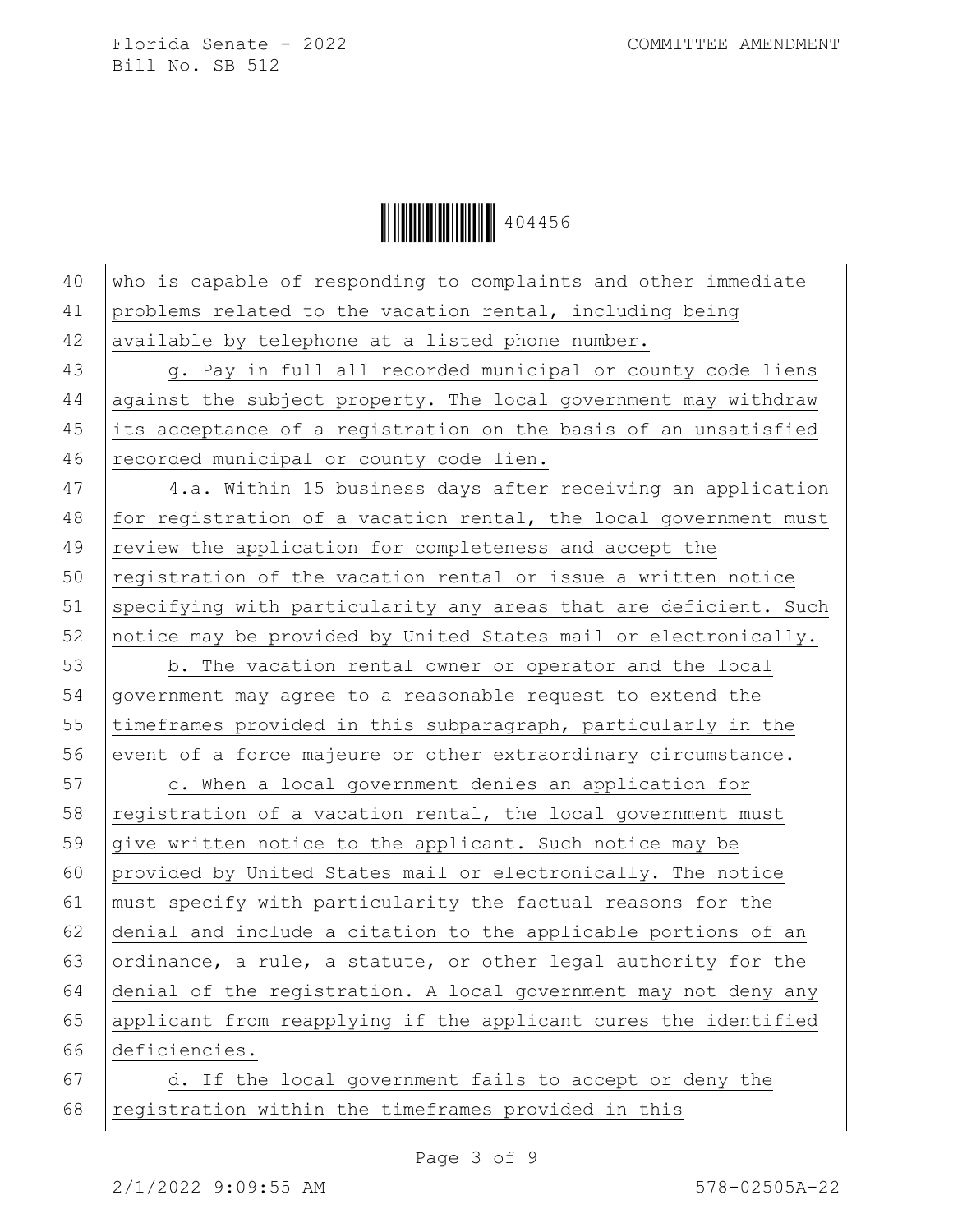

| 69 | subparagraph, the application is deemed accepted.                |
|----|------------------------------------------------------------------|
| 70 | e. Upon an accepted registration of a vacation rental, a         |
| 71 | local government shall assign a unique registration number to    |
| 72 | the vacation rental or other indicia of registration and provide |
| 73 | the registration number or other indicia of registration to the  |
| 74 | owner or operator of the vacation rental in writing or           |
| 75 | electronically.                                                  |
| 76 | 5. The local government may terminate or refuse to issue or      |
| 77 | renew a vacation rental registration when:                       |
| 78 | a. The operation of the subject premises violates a              |
| 79 | registration requirement authorized pursuant to this paragraph   |
| 80 | or a local law, ordinance, or regulation that does not apply     |
| 81 | solely to vacation rentals; or                                   |
| 82 | b. The premises and its owner are the subject of a final         |
| 83 | order or judgment lawfully directing the termination of the      |
| 84 | premises' use as a vacation rental.                              |
| 85 | (d) The regulation of advertising platforms is preempted to      |
| 86 | the state as provided in this chapter.                           |
| 87 | Section 4. Effective January 1, 2023, subsections (2) and        |
| 88 | (3) of section 509.241, Florida Statutes, are amended to read:   |
| 89 | 509.241 Licenses required; exceptions.-                          |
| 90 | (2) APPLICATION FOR LICENSE. - Each person who plans to open     |
| 91 | a public lodging establishment or a public food service          |
| 92 | establishment shall apply for and receive a license from the     |
| 93 | division before prior to the commencement of operation. A        |
| 94 | condominium association, as defined in s. 718.103, which does    |
| 95 | not own any units classified as vacation rentals or timeshare    |
| 96 | projects under s. 509.242(1)(c) or (q) is not required to apply  |
| 97 | for or receive a public lodging establishment license. All       |
|    |                                                                  |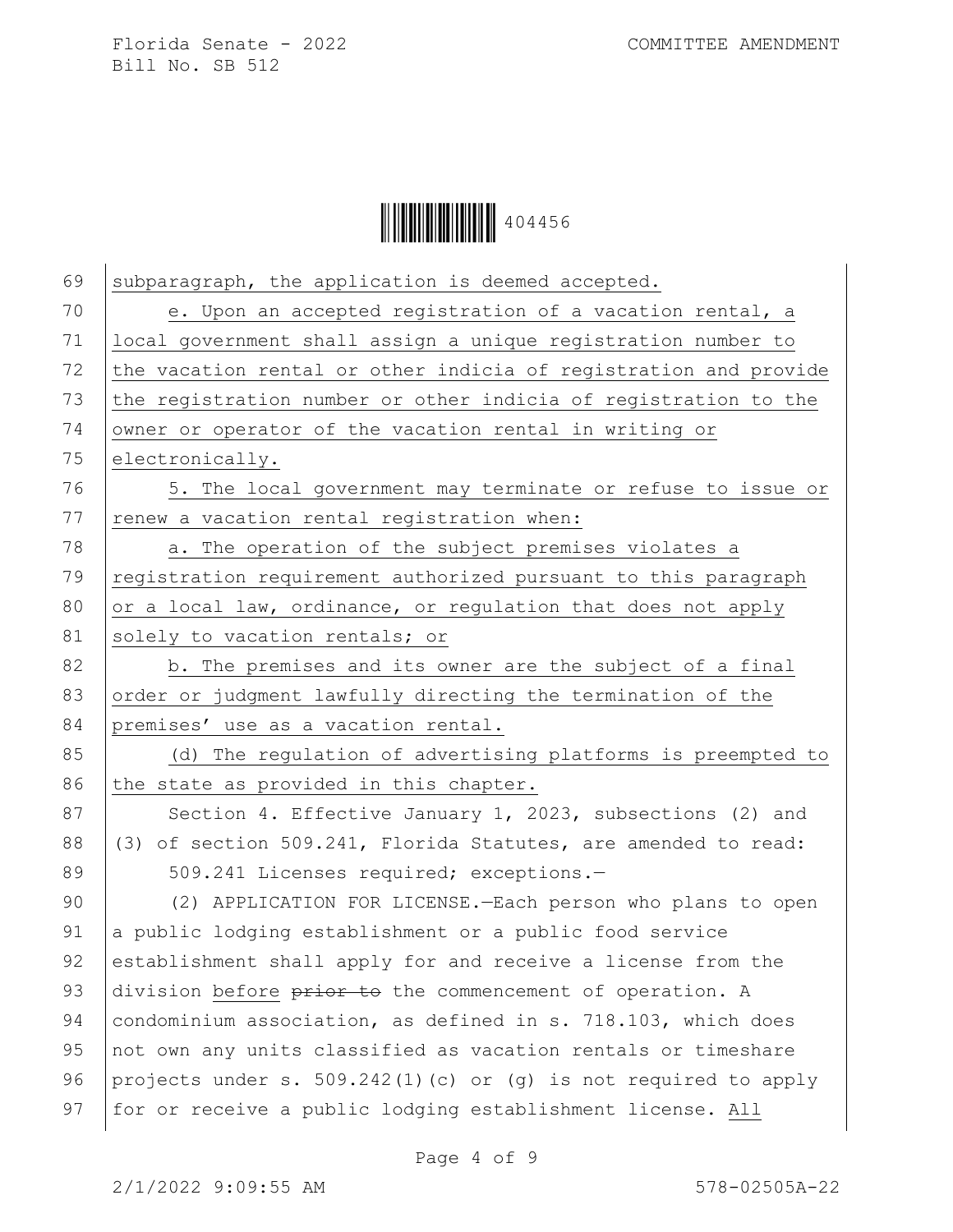Ì4044562Î404456

98 applications for a vacation rental license must, if applicable, 99 include the local registration number or other proof of 100 registration required by local law, ordinance, or regulation. 101 Upon receiving an application for a vacation rental license, the 102 division may grant a temporary license that authorizes the 103 vacation rental to begin operation while the application is 104 pending and to post the information required under s. 105  $\vert$  509.243(1)(c). The temporary license automatically expires upon 106 final agency action regarding the license application. 107 (3) DISPLAY OF LICENSE.—Any license issued by the division 108 | must  $shall$  be conspicuously displayed to the public inside  $\pm n$ 109 the office or lobby of the licensed establishment. Public food 110 Service establishments that  $\frac{1}{2}$  which offer catering services must 111 shall display their license number on all advertising for 112 catering services. The owner or operator of a vacation rental 113 offered for transient occupancy through an advertising platform 114  $\vert$  must also display the vacation rental license number and, if 115 | applicable, the local registration number. 116 | Section 5. Effective January 1, 2023, section 509.243, 117 | Florida Statutes, is created to read: 118 | 509.243 Advertising platforms.-119 (1)(a) An advertising platform must require that a person 120 who places an advertisement for the rental of a vacation rental: 121 | 1. Include in the advertisement the vacation rental license 122 number and, if applicable, the local registration number; and 123 | 2. Attest to the best of the person's knowledge that the 124 license number for the vacation rental property and the local 125 registration are current, valid, and accurately stated in the 126 advertisement.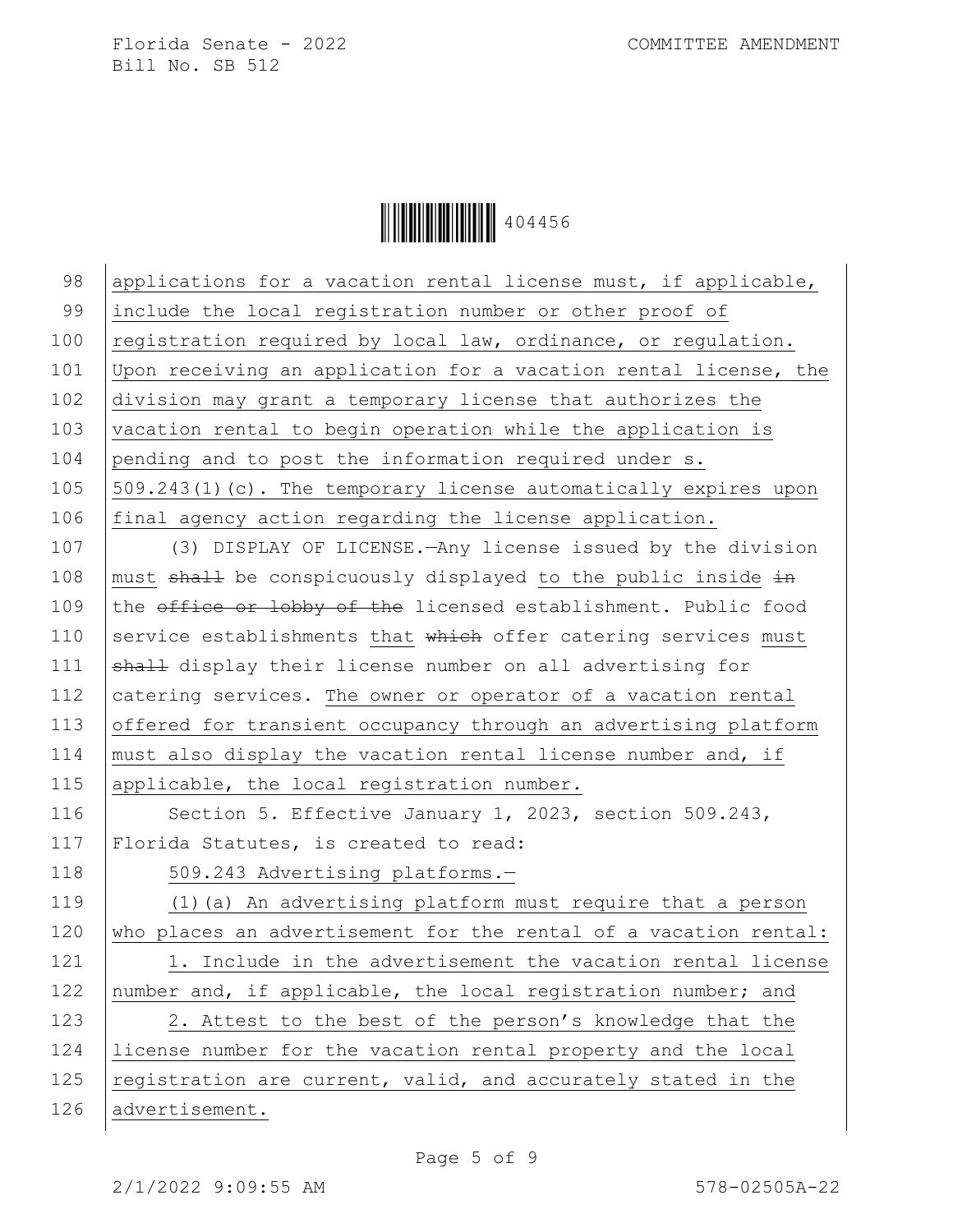Ì4044562Î404456

127 (b) An advertising platform must display the vacation 128  $|$  rental license number and, if applicable, the local registration 129 | number. Effective July 1, 2023, the advertising platform must 130 check that the vacation rental license number provided by the 131 owner or operator appears as current in the information posted 132 by the division pursuant to paragraph (c) and applies to the 133 subject vacation rental before publishing the advertisement on 134 its platform and again at the end of each calendar quarter that 135 the advertisement remains on its platform. 136 (c) By July 1, 2023, the division shall maintain vacation 137 rental license information in a readily accessible electronic 138 | format that is sufficient to facilitate prompt compliance with 139 the requirements of this subsection by an advertising platform 140 or a person placing an advertisement on an advertising platform 141 for transient rental of a vacation rental. 142 (2) An advertising platform must remove from public view an 143 advertisement or a listing from its online application, 144 Software, website, or system within 15 business days after being 145 notified by the division in writing that the subject 146 advertisement or listing for the rental of a vacation rental 147 located in this state fails to display a valid license number 148 issued by the division. 149 (3) If a guest uses a payment system on or through an 150 advertising platform to pay for the rental of a vacation rental 151 | located in this state, the advertising platform must collect and 152 | remit all taxes due under ss. 125.0104, 125.0108, 205.044, 153  $\vert$  212.03, 212.0305, and 212.055 related to the rental as provided 154 in s. 212.03(2)(b). 155 (4) If the division has probable cause to believe that a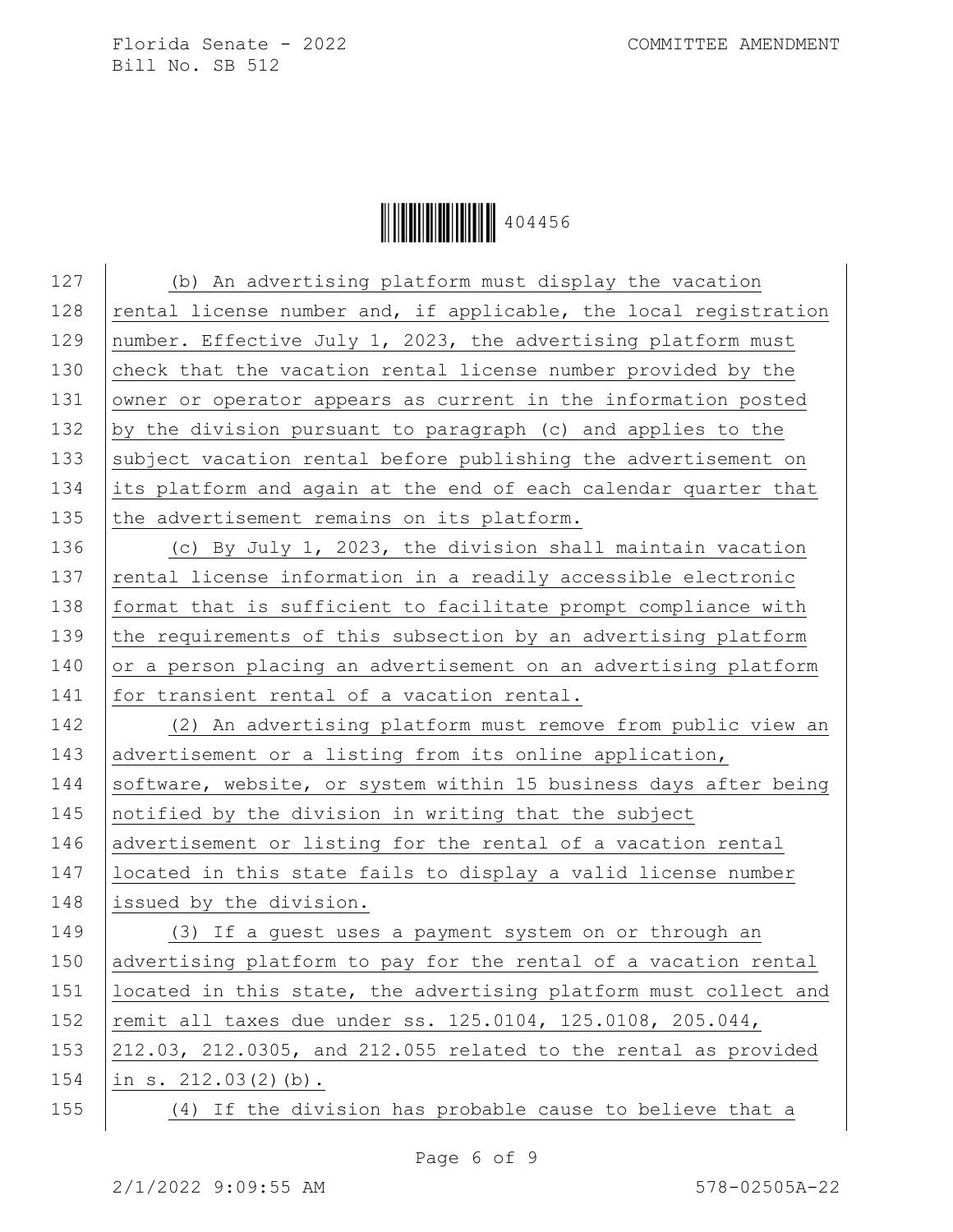**ÖEFFERDER (1990)** 404456

156 person not licensed by the division has violated this chapter or 157 any rule adopted pursuant thereto, the division may issue and 158 deliver to such person a notice to cease and desist from the 159 violation. The issuance of a notice to cease and desist does not 160 constitute agency action for which a hearing under s. 120.569 or 161  $\vert$  s. 120.57 may be sought. For the purpose of enforcing a cease 162 and desist notice, the division may file a proceeding in the 163 name of the state seeking the issuance of an injunction or a 164 writ of mandamus against any person who violates any provision 165 of the notice. If the division is required to seek enforcement 166 of the notice for a penalty pursuant to s. 120.69, it is 167 entitled to collect attorney fees and costs, together with any 168 cost of collection. 169 (5) The division may fine an advertising platform an amount 170 not to exceed \$1,000 per offense for violations of this section 171 or of the rules of the division. For the purposes of this 172 subsection, the division may regard as a separate offense each 173 day or portion of a day in which an advertising platform is 174 operated in violation of this section or rules of the division. 175 The division shall issue a written warning or notice and provide 176 the advertising platform 15 days to cure a violation before 177 commencing any legal proceeding under subsection (4). 178 (6) Advertising platforms shall adopt an antidiscrimination 179 policy to help prevent discrimination among their users and 180  $\vert$  shall inform all users of their services that it is illegal to 181  $\vert$  refuse accommodation to an individual based on race, creed,

182 color, sex, pregnancy, physical disability, or national origin 183 pursuant to s. 509.092.

184 (7) Advertising platforms that comply with the requirements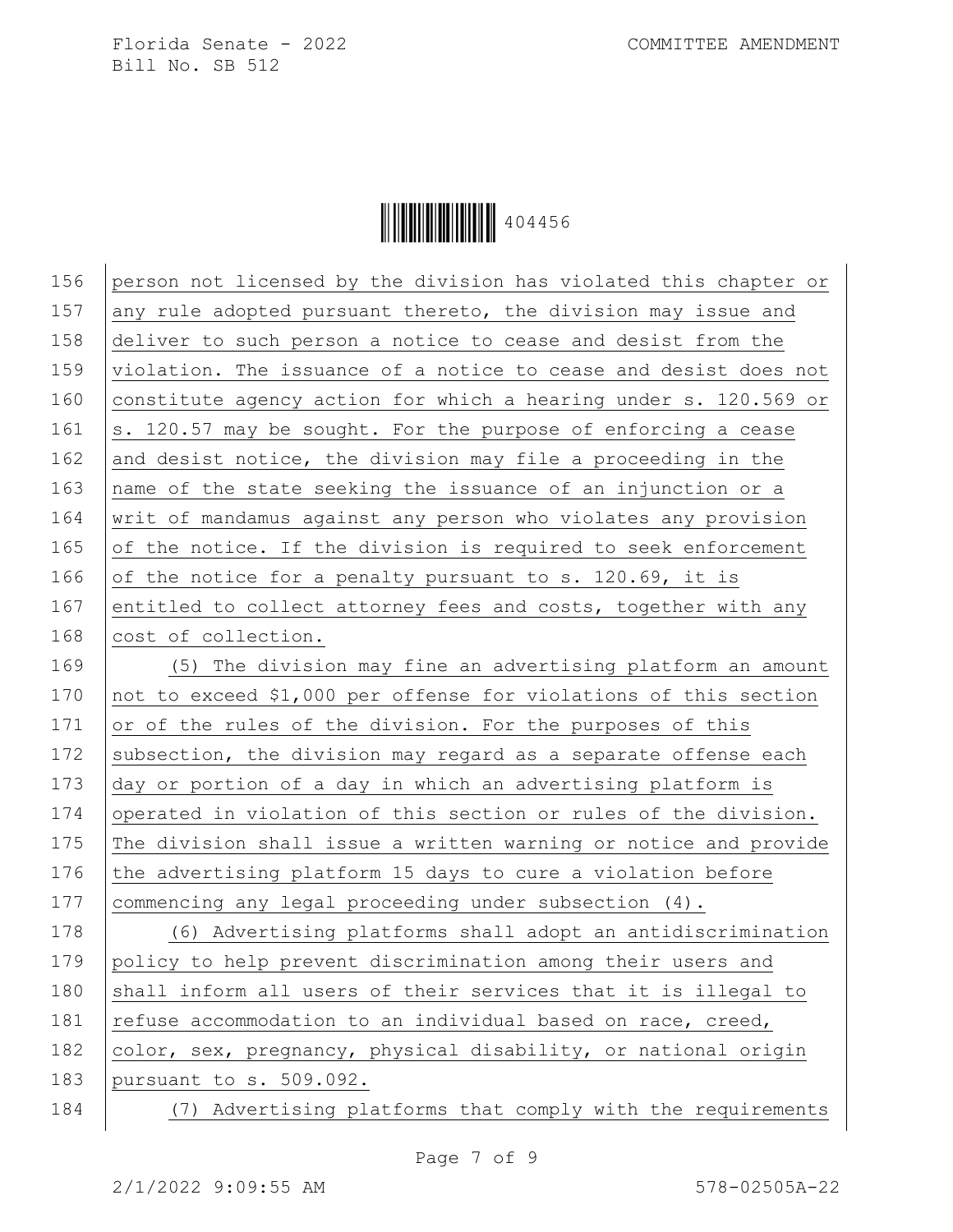| 185 | of this section are deemed to be in compliance with the          |
|-----|------------------------------------------------------------------|
| 186 | requirements of this chapter. This section does not create and   |
| 187 | is not intended to create a private cause of action against      |
| 188 | advertising platforms. An advertising platform may not be held   |
| 189 | liable for any action it takes voluntarily in good faith in      |
| 190 | relation to its users to comply with this chapter or the         |
| 191 | advertising platform's terms of service.                         |
| 192 | Section 6. Subsections (10) and (11) are added to section        |
| 193 | 509.261, Florida Statutes, to read:                              |
| 194 | 509.261 Revocation or suspension of licenses; fines;             |
| 195 | procedure.-                                                      |
| 196 | (10) The division may revoke, refuse to issue or renew, or       |
| 197 | suspend for a period of not more than 30 days a vacation rental  |
| 198 | license when:                                                    |
| 199 | (a) The operation of the subject premises violates the           |
| 200 | terms of an applicable lease or property restriction, including  |
| 201 | any property restriction adopted pursuant to chapter 718,        |
| 202 | chapter 719, or chapter 720, as determined by a final order of a |
| 203 | court of competent jurisdiction or a written decision by an      |
| 204 | arbitrator authorized to arbitrate a dispute relating to the     |
| 205 | subject property and a lease or property restriction;            |
| 206 | (b) The owner or operator fails to provide proof of              |
| 207 | registration, if required by local law, ordinance, or            |
| 208 | requlation;                                                      |
| 209 | (c) The registration of the vacation rental is terminated        |
| 210 | by a local government as provided in s. 509.032(7) (b) 5.; or    |
| 211 | (d) The premises and its owner are the subject of a final        |
| 212 | order or judgment lawfully directing the termination of the      |
| 213 | premises' use as a vacation rental.                              |
|     |                                                                  |